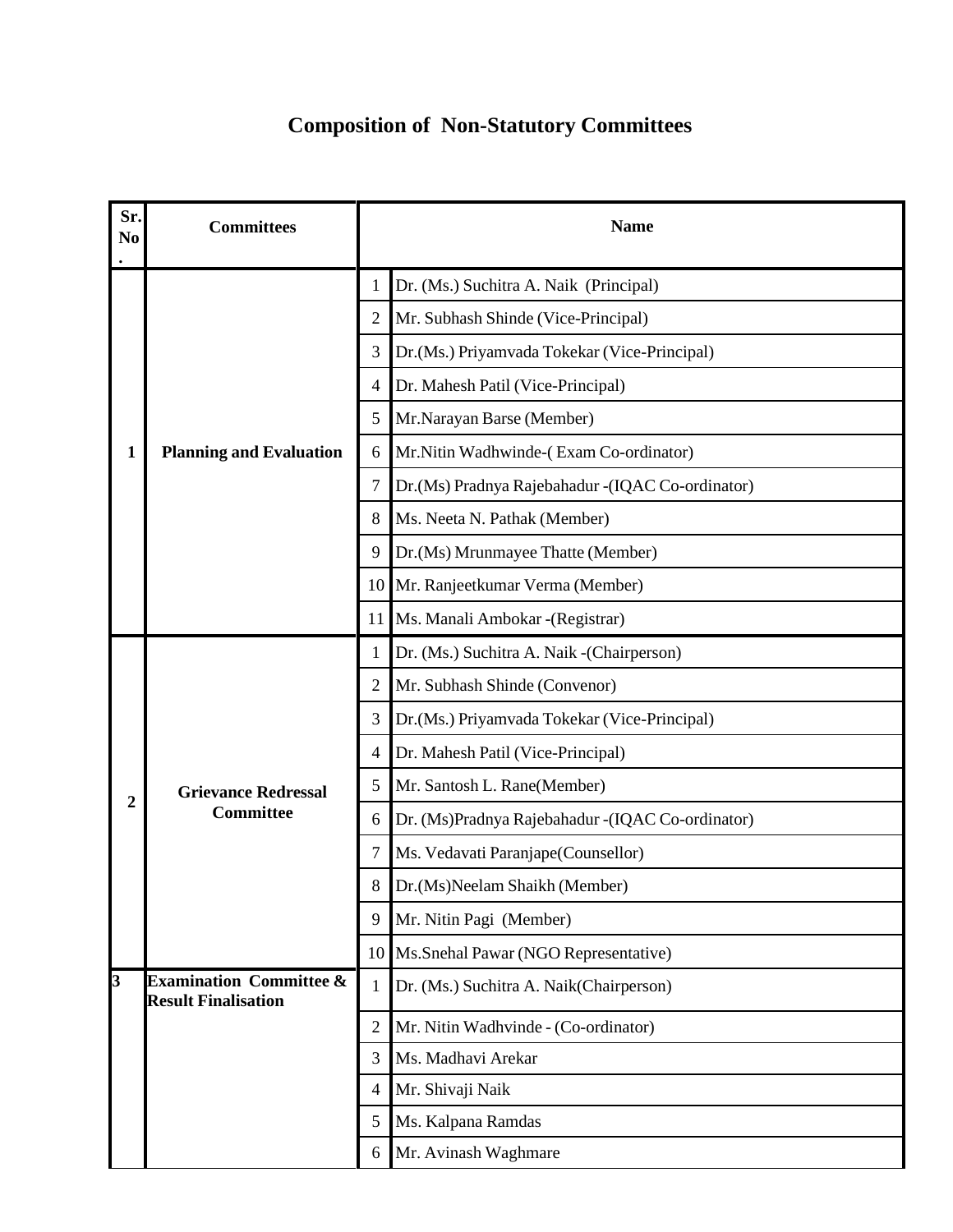|   |                            | 7              | Ms. Swati Bhalerao                          |
|---|----------------------------|----------------|---------------------------------------------|
|   | <b>Admission Committee</b> | 8              | Ms. Vedavati Paranjape                      |
|   |                            | 9              | Ms. Mohini Kulkarni                         |
|   |                            | 10             | Ms. Purva Gaikwad                           |
|   |                            | 11             | Ms. Sindhu Natuvetti                        |
| 4 |                            | 12             | Dr.(Ms.) Mugdha Keskar                      |
|   |                            | 13             | Dr.(Ms.) Shefali Kondewar                   |
|   |                            | 14             | Ms.Aditi Patgaonkar                         |
|   |                            | 15             | Mr. Vinod Patil (University Representative) |
|   |                            | 1              | Dr. (Ms.) Suchitra A. Naik (Principal)      |
|   |                            | 2              | Dr.(Ms)Priyamvada Tokekar (Vice-Pricipal)   |
|   |                            | 3              | Dr. Mahesh Patil (Vice-Pricipal)            |
|   |                            | 4              | Mr.Shivaji Naik (FY/SY/TYBA)                |
|   |                            | 5              | Ms.Swati Bhalerao (FY/SY/TYBA)              |
|   |                            | 6              | Mr.Praful Bhosale (FYBA)                    |
|   |                            | 7              | Dr. (Ms)Archana Prabhudesai (TY/SYBCOM)     |
|   |                            | 8              | Ms. Kalpana Nayyar (FYBCOM)                 |
|   |                            | 9              | Mr.Ranjeet Verma (TY/SY/FYCBOM)             |
|   |                            | 10             | Ms.Archana Nair (BFM)                       |
|   |                            | 11             | Ms.Jharna Tolani (BBI)                      |
|   |                            | 12             | Dr.Mugdha Keskar (BAF)                      |
|   |                            | 13             | Dr.(Ms)Sangita Mohanty (BAMMC/ENGLISH)      |
|   |                            | 14             | Dr.(Ms) Vimukta Raje(BAMMC/MARATHI)         |
|   |                            | 15             | Ms.Purva Gaikwad (BMS)                      |
|   | <b>5 Library Committee</b> | 1              | Dr. (Ms.) Suchitra A. Naik(Chairperson)     |
|   |                            | $\overline{c}$ | Mr. Subhash Shinde (Vice-Principal)         |
|   |                            | 3              | Mr.Narayan Barase (Convenor/Librarian)      |
|   |                            | 4              | Dr.(Ms.)Priyamvada Joshi                    |
|   |                            | 5              | Ms.Manisha Patil                            |
| 6 | <b>Students Welfare</b>    | 1              | Dr.(Ms).Suchitra A.Naik (Chairperson)       |